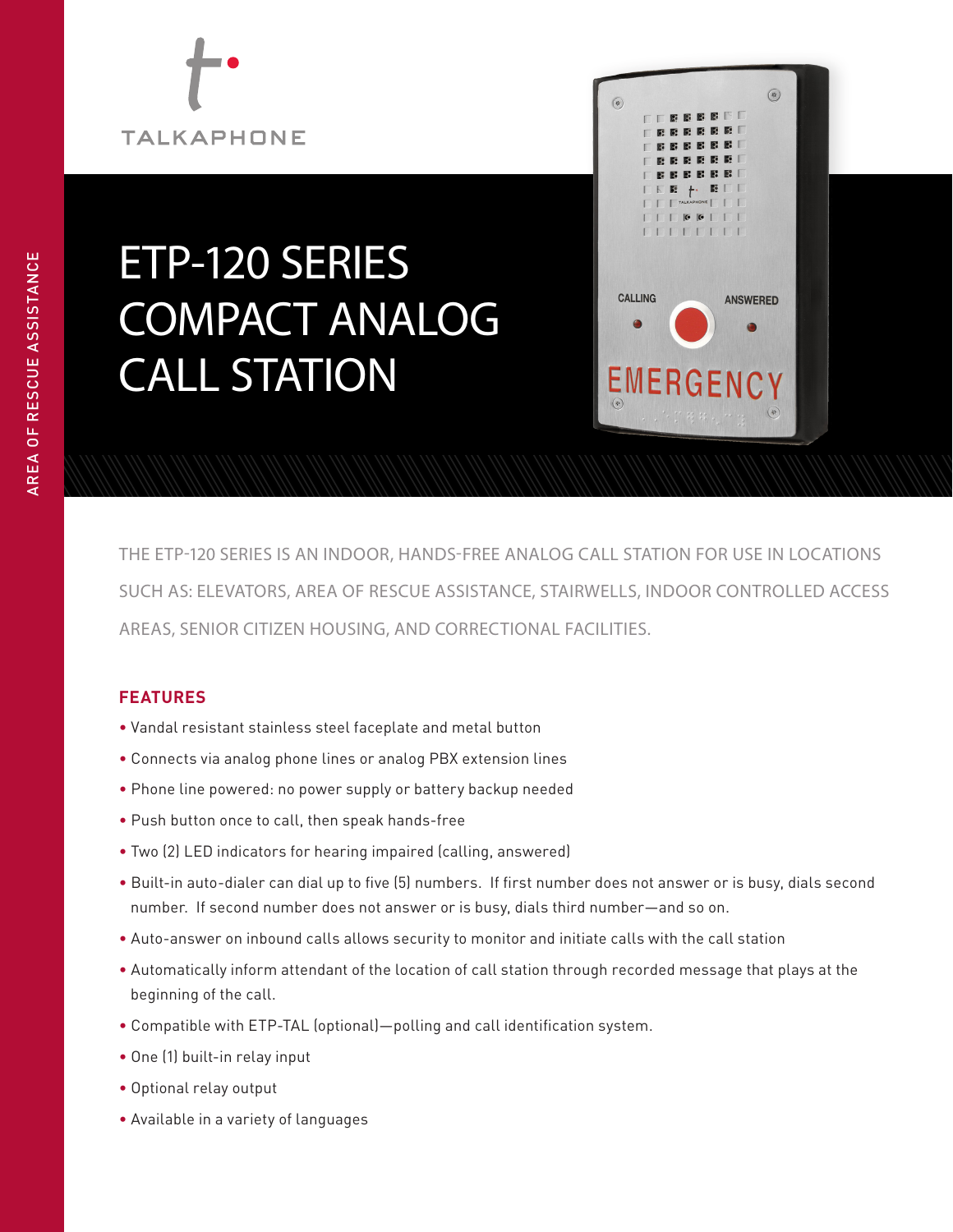#### **General Specifications**

|                               | <b>ETP-120 SERIES</b>                                                         |  |  |
|-------------------------------|-------------------------------------------------------------------------------|--|--|
| <b>Construction:</b>          | 0.09" (2.2mm) #4 brushed 304 stainless steel faceplate                        |  |  |
| Weight:                       | 6 lbs (2.7kg)                                                                 |  |  |
| Mounting:                     | Flush and surface mounts                                                      |  |  |
| <b>Communication:</b>         | 2-way hands-free communication                                                |  |  |
| <b>Digital Capacity:</b>      | Up to 20-digits, including 4-second pause, for each of five (5) phone numbers |  |  |
| <b>Power Source:</b>          | Phone line powered (requires 20mA at 24 V off-hook)                           |  |  |
| <b>Connection:</b>            | Parallel tip and ring flying leads for field installation                     |  |  |
| Programming:                  | Non-volatile EEPROM programming can be done from any telephone                |  |  |
|                               | No battery backup is needed.                                                  |  |  |
| "On Time":                    | Programmable for no limit or from 1 to 9 minutes in 1-minute increments       |  |  |
| <b>Wiring Requirements:</b>   | 1 twisted-shielded pair                                                       |  |  |
| <b>Operating Temperature:</b> | 32°F to +158°F (0°C to +70°C)                                                 |  |  |
| <b>Relative Humidity:</b>     | Up to 95% non-condensing                                                      |  |  |
| Warranty;                     | 2-year limited warranty                                                       |  |  |



**ETP-120E with SM-110** Surface Mounting Box and Call Station

#### **ORDERING INFORMATION**

|                | <b>Base Model</b> | Verbiage                      | Relay                                               |
|----------------|-------------------|-------------------------------|-----------------------------------------------------|
|                |                   | Е<br>"EMERGENCY" verbiage     | [Leave Blank]<br>Built-in relay output not included |
|                |                   | н                             | X                                                   |
| <b>ETP-120</b> |                   | "HELP" verbiage               | One (1) built-in relay output                       |
|                |                   | <b>SB</b>                     |                                                     |
|                |                   | No verbiage, black pushbutton |                                                     |
|                |                   | <b>SR</b>                     |                                                     |
|                |                   | No verbiage, red pushbutton   |                                                     |
|                | ETP-120           | E                             | X                                                   |
|                |                   |                               |                                                     |

**All specifications are subject to change without notice.** 

#### **MOUNTS**



### **PROTECTIVE COVERS**



**Protective Cover for Flush** 

**Mounted Call Station** 

#### C **Protective Cover for Surface Mounted Call Station** Model Number: **PC-110-S**